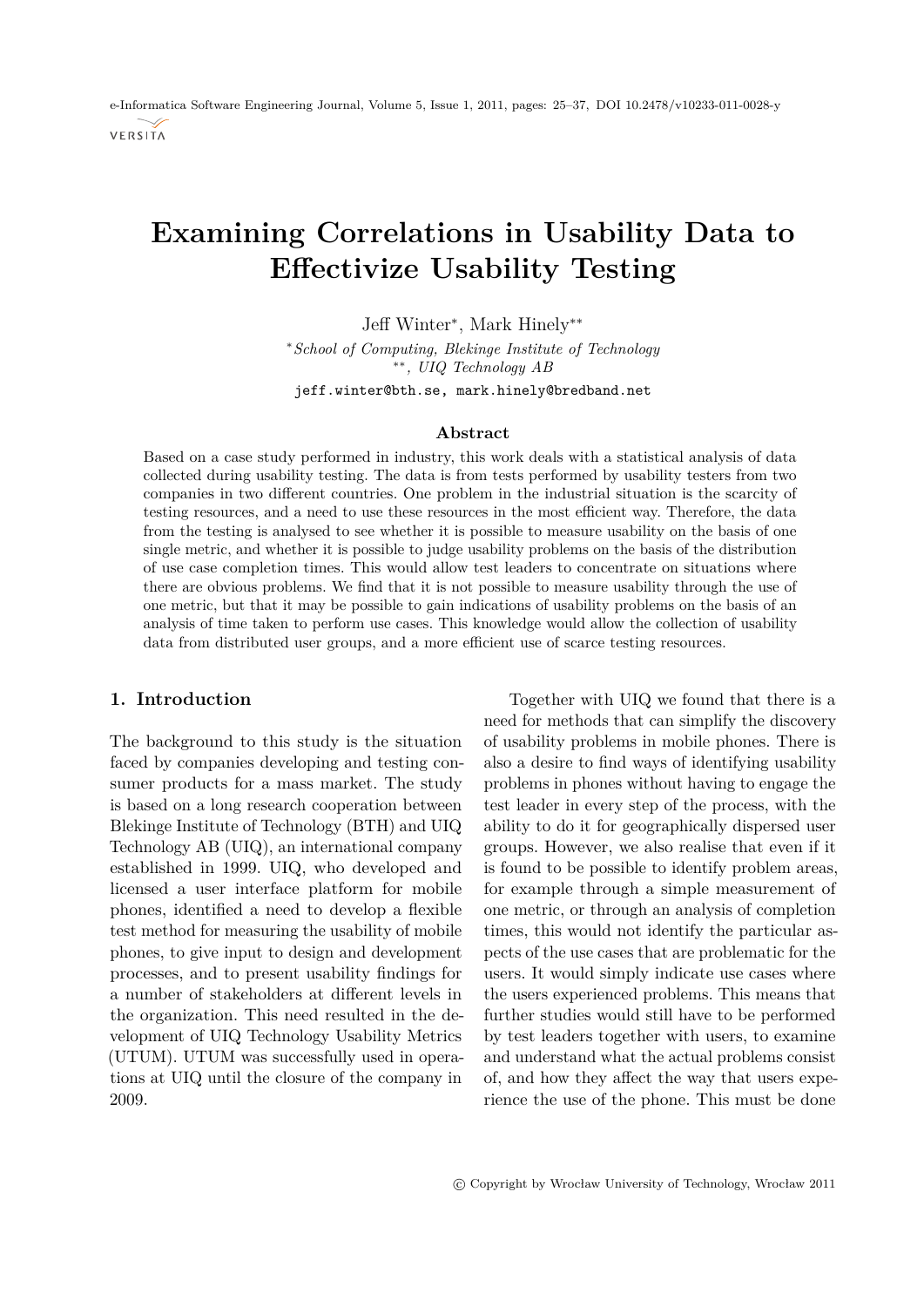in order to create design solutions to alleviate the problems.

As we discuss in greater detail in section 3 of this article, the role of the usability tester is central in many ways, and it is a role that is not easily filled. It demands particular personal qualities, knowledge and experience. It involves the ability to communicate with people on many organisational levels, the ability to observe, record and analyse the testing process, and the ability to present the results of testing to many different stakeholders. Since there is a scarcity of people who can fill this role, it would ease the situation for companies wanting to perform usability testing if these resources could be used in the most efficient way possible. This is the principle behind the need to identify problematic use cases without having to involve the test leader in every step of the process.

If it is possible to identify use cases that are problematic, without requiring the presence of the test leader, this will allow companies to pinpoint which areas require further testing, so that test leaders can work more efficiently. Since we are working with a mass-market product, being able to do this remotely, for widely dispersed groups, would also be an advantage for the company, in order to test solutions in different geographical areas without requiring the usability tester to travel to these areas before there is seen to be a need, and to reduce the amount of testing that needs to be done on-site.

These needs are the basis of this article. In this work, we examine the metrics collected in the UTUM testing, to study the correlations between the metrics for efficiency, effectiveness, and satisfaction, to see whether we can measure usability on the basis of one metric, and we examine whether it is possible to develop a simple method of automatically identifying problem areas simply by measuring and analysing the time taken to perform different use cases.

# **2. Research Questions**

The aim of this study is to examine whether there is a simple measurement to express usability, and to find if it is possible to streamline the discovery of problematic use cases. To do this, we examine the correlation between metrics for efficiency, effectiveness and satisfaction that have been collected during the testing process. These are the different elements of usability as specified in ISO 9241-11:1998 [\[1\]](#page-11-0), ). This is done in order to see whether there are correlations that allow us to discover usability problems on the basis of a simple metric. To satisfy the needs within industry, this metric should preferably be one that can easily be measured without the presence of the test leader. Based on this situation, we have formulated two research questions:

- **RQ1**: What is the correlation between the different aspects of usability (Effectiveness, Efficiency and Satisfaction)?
- **RQ2**: Can a statistical analysis of task-completion time allow us to discover problematic use cases?

The first research question is based on the idea that there may be a sufficiently strong correlation between the 3 factors of usability that measuring one of them would give a reliable indication of the usability of a mobile phone. The second research question is based on the theory that there is an expected distribution of completion times for a given use case and that deviations from goodness of fit indicate user problems.

This study is a continuation of previous efforts to examine the correlations between metrics for efficiency, effectiveness and satisfaction. A previous study by Frøkjær et al [\[2\]](#page-11-1) found only weak correlations between the different factors of usability, whereas a study by Sauro [\[3\]](#page-11-2) showed stronger correlations between the different elements. The results of this study will be placed in relation to these studies, to extend knowledge in the field. This is also a continuation of our previous work, where we have examined how the UTUM test contributes to quality assurance, and how it balances the agile and plan-driven paradigms (see e.g.  $[4, 5, 6, 7]$  $[4, 5, 6, 7]$  $[4, 5, 6, 7]$  $[4, 5, 6, 7]$ ).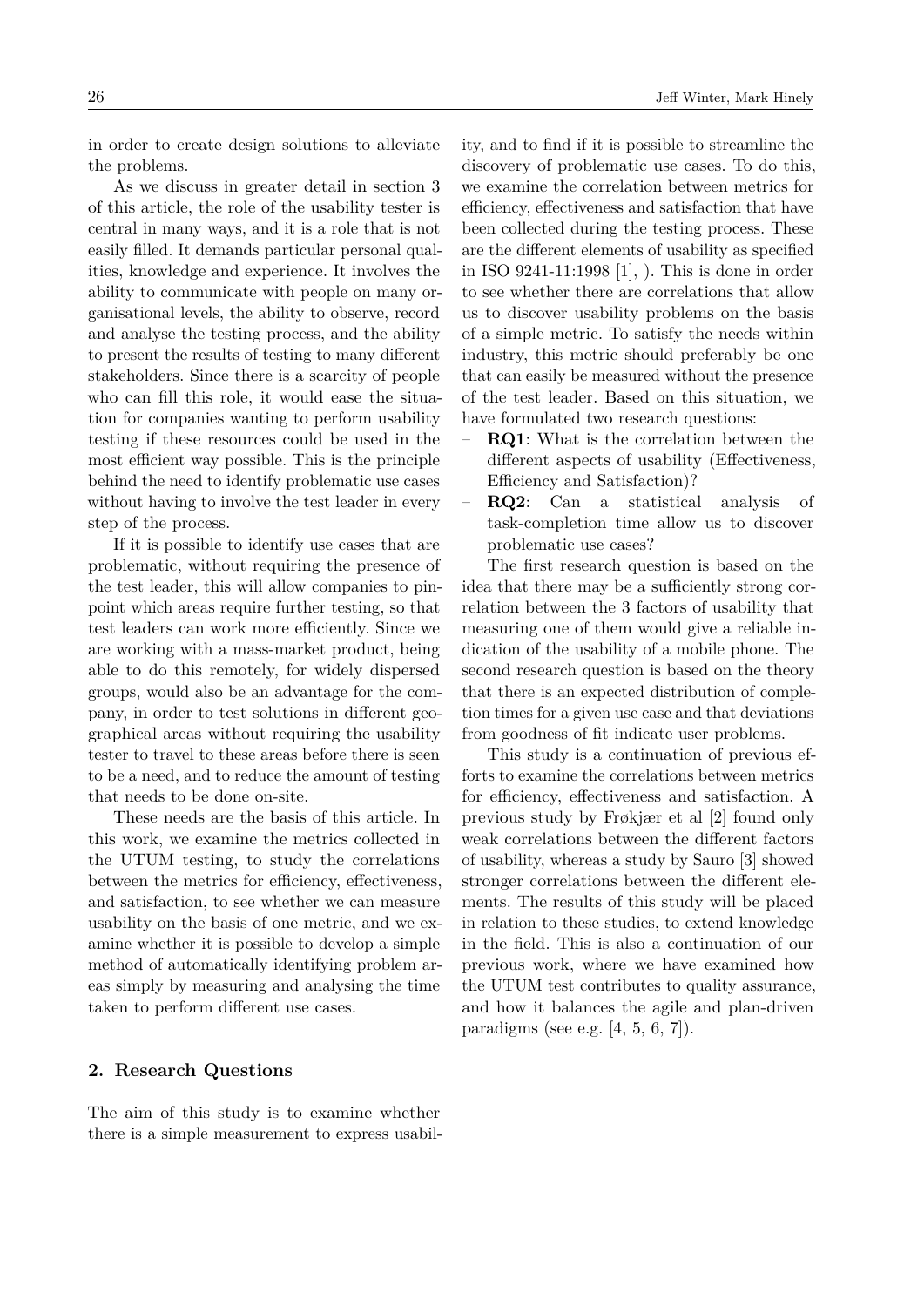#### **3. Usability and the UTUM Test**

UTUM is an industrial application developed and evolved through a long term cooperation between BTH and UIQ. UTUM is a simple and flexible usability test framework grounded in usability theory and guidelines, and in industrial software engineering practice and experience.

According to ISO 9241-11:1998 [\[1\]](#page-11-0), Usability is the extent to which a product can be used by specified users to achieve specified goals with effectiveness, efficiency and satisfaction in a specified context of use. Effectiveness is the accuracy and completeness with which users achieve specified goals. Efficiency concerns the resources expended in relation to the accuracy and completeness with which users achieve goals. Satisfaction concerns freedom from discomfort, and positive attitudes towards the use of the product.

UTUM measures the usability of products on a general level, as well as on a functional level. According to Hornbæk [\[8\]](#page-12-5), amongst the challenges when measuring usability are to distinguish and compare subjective and objective measures of usability, to study correlations between usability measures as a means for validation, and to use both micro and macro tasks and corresponding measures of usability. Emphasis is also placed on the need to represent the entire construct of usability as a single metric, in order to increase the meaningfulness and strategic importance of usability data [\[3\]](#page-11-2). UTUM is an attempt to address some of these challenges.

An important characteristic of the UTUM test is the approach to understanding users and getting user input. Instead of simply observing use, a test expert interacts and works together with the users to gain insight into how they experience being a mobile phone user, in order to gain an understanding of the users' perspective. Therefore, users who help with UTUM testing are referred to as testers, because they are doing the testing, rather than being tested. The representative of the development company is referred to as the test leader, or test expert, emphasising the qualified role that this person assumes.

The test experts are specialists who bring in and communicate the knowledge that users have, in accordance with Pettichord [\[9\]](#page-12-6), who claims that good testers think empirically in terms of observed behaviour, and must be encouraged to understand customers' needs. Evidence in Martin et al [\[10\]](#page-12-7) suggests that drawing and learning from experience may be as important as taking a rational approach to testing. The fact that the test leaders involved in the testing are usability experts working in the field in their everyday work activities means that they have considerable experience of their products and their field. They have specialist knowledge, gained over a period of time through interaction with end-users, customers, developers, and other parties that have an interest in the testing process and results. However, these demands placed on the background and skills of test leaders mean that these types of resources are scarce, and must be used in the most efficient way possible.

A second characteristic of UTUM is making use of the inventiveness of phone users, by allowing users to participate actively in the design process. The participatory design tradition [\[11\]](#page-12-8) respects the expertise and skills of the users, and this, combined with the inventiveness observed when users use their phones, means that users provide important input for system development. The test expert has an important role to play as an advocate and representative of the user perspective. Thus, the participation of the user provides designers, with the test expert as an intermediary, with good user input throughout the development process.

The user input gained through the testing is used directly in design and decision processes. Since the tempo of software development in the area of mobile phones is high, it is difficult to channel meaningful testing results to recipients at the right time in the design process. To address, this problem, the role of the test expert has been integrated into the daily design process. UTUM testing is usually performed in-house, and results of testing can be channelled to the most critical issues. The continual process of testing and informal relaying of testing results to designers leads to a short time span between discovering a problem and implementing a solution.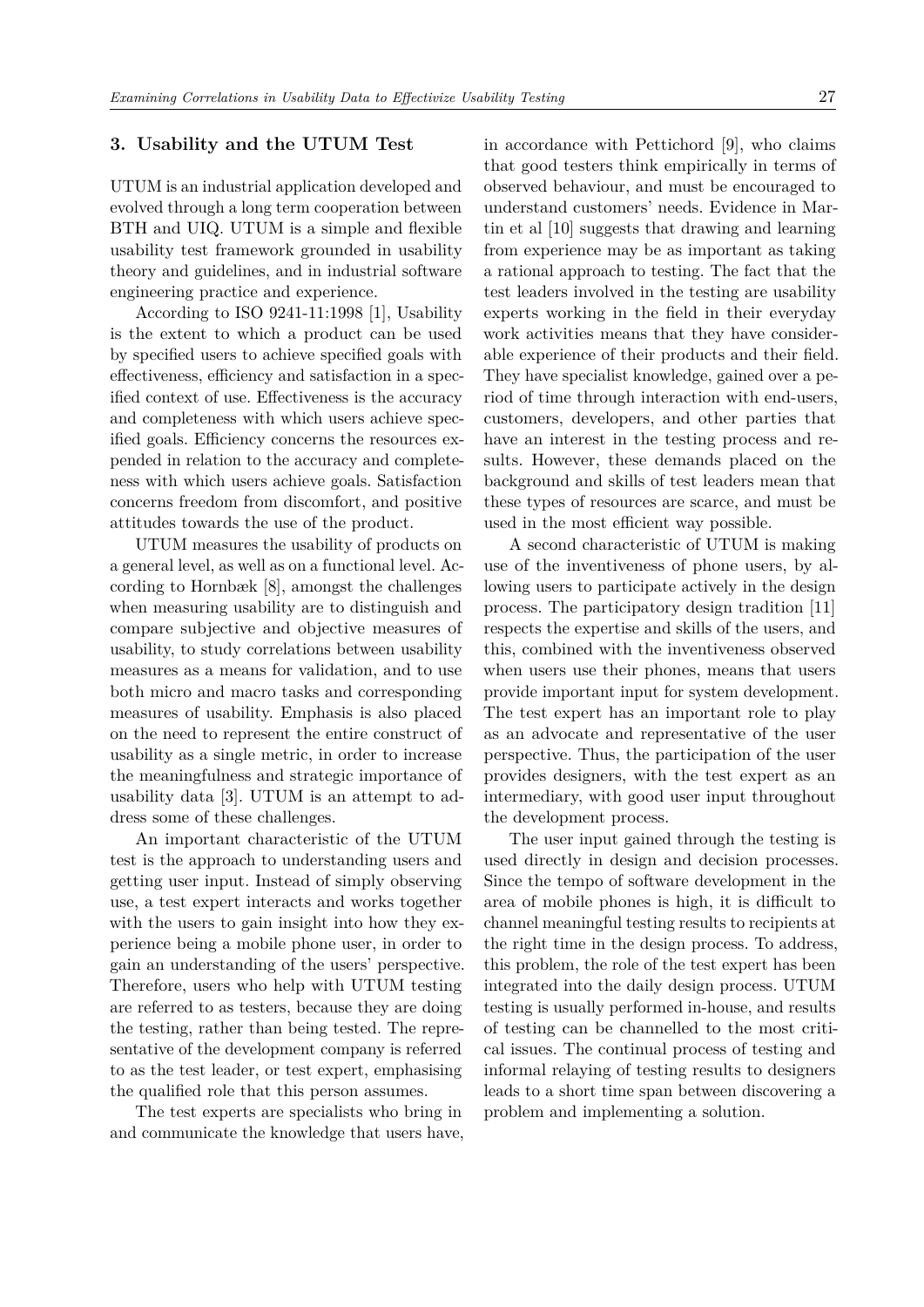The results of testing are summarised in a clear and concise fashion that still retains a focus on understanding the user perspective, rather than simply observing and measuring user behaviour. The results of what is actually qualitative research are summarised by using quantitative methods. this gives decision makers results in the type of presentations they are used to dealing with. Statistical results are not based on methods that supplant the qualitative methods that are based on PD and ethnography, but are ways of capturing in numbers the users' attitudes towards the product they are testing.

A UTUM test does not take place in a laboratory environment, but should preferably take place in an environment that is familiar to the person who is participating in the test, in order that he or she should feel comfortable. When this is not possible, it should take place in an environment that is as neutral as possible. Although the test itself usually takes about 20 minutes, the test leader books one hour with the tester, in order to avoid creating an atmosphere of stress. The roles in testing are the test leader, who is usually a usability expert, and the tester.

In the test, the test leader welcomes the tester, and tries to put the tester at their ease. This includes explaining the purpose of the test, and saying that it is the telephone that is being tested, not the performance of the tester. The tester is instructed to tell the test leader when she or he is ready to begin the use case, so that the test leader can start the stopwatch to time the use case, and the tester should also tell the test leader when the use case is complete.

The tester begins by filling in some of their personal details and some general information about their phone usage. This includes name, age, gender, previous telephone use, and other data that can have an effect on the result of the test, such as which applications they find most important or useful. In some circumstances, this data can also be used to choose use cases for testing, based on the tester's use patterns.

For each phone to be tested, the tester is given time to get acquainted with the device. If several devices are to be tested, all of the use cases are performed on one device before moving on to the next phone. The tester is given a few minutes to get acquainted with the device, so that he or she can get a feeling for the look and feel of the phone. When this has been done, the tester fills in a Hardware Evaluation, a questionnaire based on the System Usability Scale (SUS) [\[12\]](#page-12-9) about attitudes to the look and feel of the device. The SUS was developed in 1986 by John Brooke, then working at the Digital Equipment Company. The SUS consists of 10 statements, where even-numbered statements are worded negatively, and odd-numbered statements are worded positively.

- 1. I think that I would like to use this system frequently.
- 2. I found the system unnecessarily complex.
- 3. I thought the system was easy to use.
- 4. I think that I would need the support of a technical person to be able to use this system.
- 5. I found the various functions in this system were well integrated.
- 6. I thought there was too much inconsistency in this system.
- 7. I would imagine that most people would learn to use this system very quickly.
- 8. I found the system very cumbersome to use.
- 9. I felt very confident using the system.
- 10. I needed to learn a lot of things before I could get going with this system.

The answers in the SUS are based on Likert style responses, ranging from "Strongly disagree" to "Strongly agree". The Likert scale is a widely used summated rating that is easy to develop and use. People often enjoy completing this type of scale, and they are likely to give considered answers and be more prepared to participate in this than in a test that they perceive as boring ([\[13\]](#page-12-10) p. 293).

Brooke characterised the SUS as being a "Quick and Dirty" method of measuring usability. However, Lewis and Sauro state that although SUS may be quick, it is probably not dirty, and they cite studies that show that SUS has been found to be a reliable method of rating usability [\[14\]](#page-12-11). SUS has been widely used in the industrial setting, and Lewis and Sauro state that the SUS has stood the test of time, and they encourage practitioners using the SUS to continue to do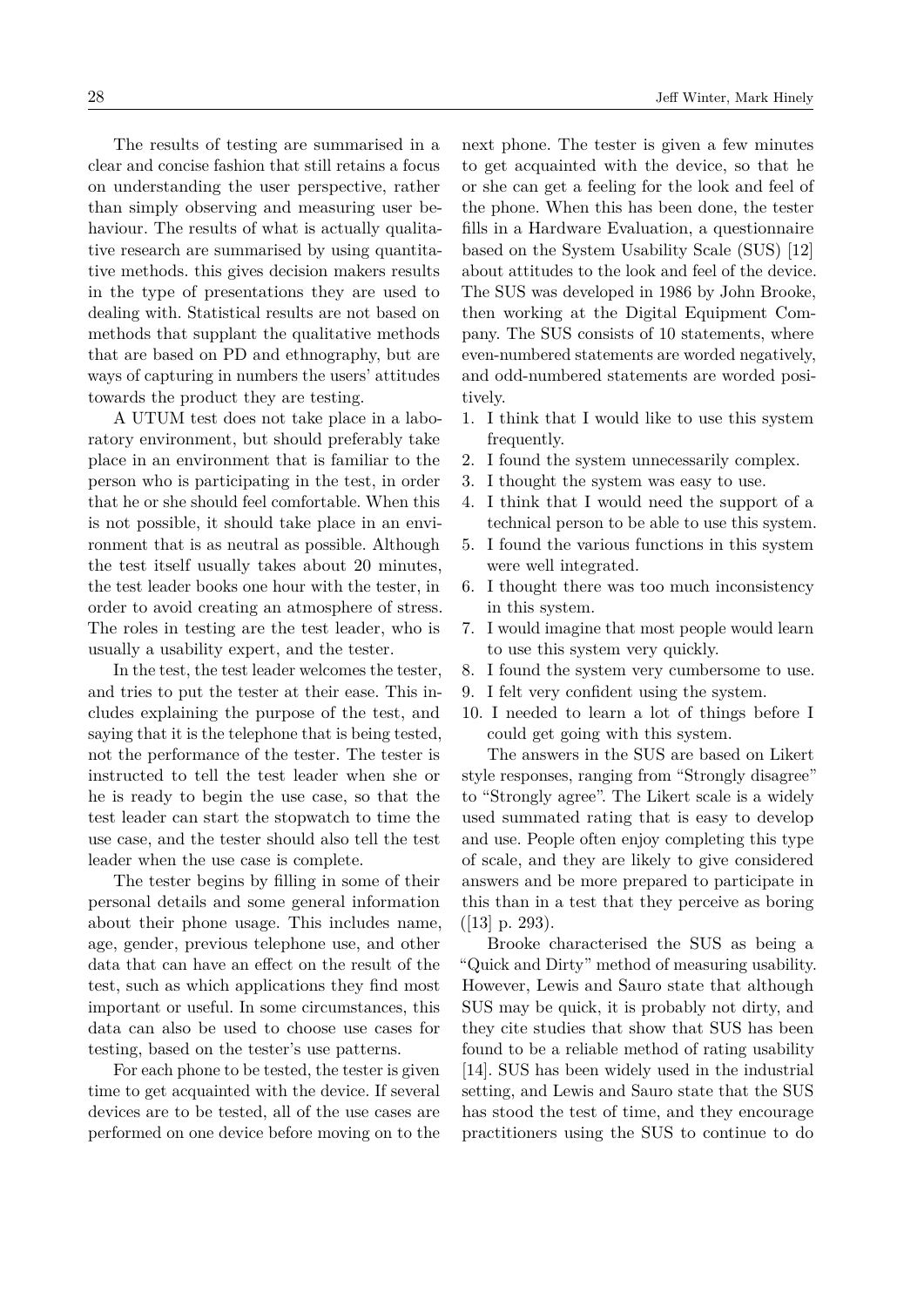so, and show how SUS can be decomposed into Usability and Learnability components, beyond showing the overall SUS score [\[14\]](#page-12-11). In a study of questionnaires for assessing the usability of a website, Tullis and Stetson found that the SUS, which was one of the simplest questionnaires studied, was found to yield amongst the most reliable results across sample sizes, and that SUS was the only questionnaire of those studied that addressed all of the aspects of the users' reactions to the website as a whole [\[15\]](#page-12-12).

In a UTUM test, the users perform the use cases, the test leader observes what happens, and records the time taken to execute the tasks, observes hesitation or divergences from a natural flow use, notes errors, and counts the number of clicks to complete the task. Data is recorded in a form where the test leader can make notes of their observations. The test leader ranks the results of the use case on a scale between 0 - 4, where 4 is the best result. This judgement is based on the experience and knowledge of the test leader. This means that the result is not simply based on the time taken to perform the use case, but also on the flow of events, and events that may have affected the completion of the use case.

After performing each use case, the tester completes a Task Effectiveness Evaluation, a shortened SUS questionnaire [\[12\]](#page-12-9) concerning the phone in relation to the specific use case performed. This is repeated for each use case. Between use cases, there is time to discuss what happened, and to explain why things happened the way they did. The test leader can discuss things that were noticed during the test, and see whether his or her impressions were correct, and make notes of comments and observations. Even though the test leader in our case does not usually actively probe the tester's understanding of what is being tested, this gives the opportunity to ask follow up questions if anything untoward occurs, and the chance to converse with the tester to glean information about what has occurred during the test.

The final step is an attitudinal metric representing the user's subjective impressions of how easy the phone is to use. This is found through

the SUS [\[12\]](#page-12-9), and it expresses the tester's opinion of the phone as a whole. The statements in the original SUS questionnaire are modified slightly, where the main difference is the replacement of the word "system" with the word "phone", to reflect the fact that a handheld device is being tested, rather than a system. This SUS questionnaire results in a number that expresses a measure of the overall usability of the phone as a whole. In general, SUS is used after the user has had a chance to use the system being evaluated, but before any debriefing or discussion of the test. In UTUM testing, the tester fills in the SUS form together with the test leader, giving an opportunity to discuss issues that arose during the test situation.

The data collected during the test situation is used to calculate a number of metrics, which are then used to make different presentations of the results to different stakeholders. These include the Task Effectiveness Metric, which is determined by looking at each use case and determining how well the telephone supports the user in carrying out each task. It is in the form of a response to the statement "This telephone provides an effective way to complete the given task". It is based on the test leader's judgement of how well the use case was performed, recorded in the test leader's record and the answers to the Task Effectiveness Evaluation. The Task Efficiency Metric is a response to the statement "This telephone is efficient for accomplishing the given task". This is calculated by looking at the distribution of times taken for each user to complete each use case. The distribution of completion times is used to calculate an average value for each device per use case. The User Satisfaction Metric, is calculated as an average score for the answers in the SUS, and is a composite response to the statement "This telephone is easy to use". For more information regarding different ways of presenting these metrics and data, see ([\[7\]](#page-12-4), Appendix A).

A previous study by Winter et al [\[6\]](#page-12-3) showed that two different groups of stakeholders existed within UIQ. The first group was designated as Designers represented by e.g. interaction designers and system and interaction architects, representing the shop floor perspective. The second group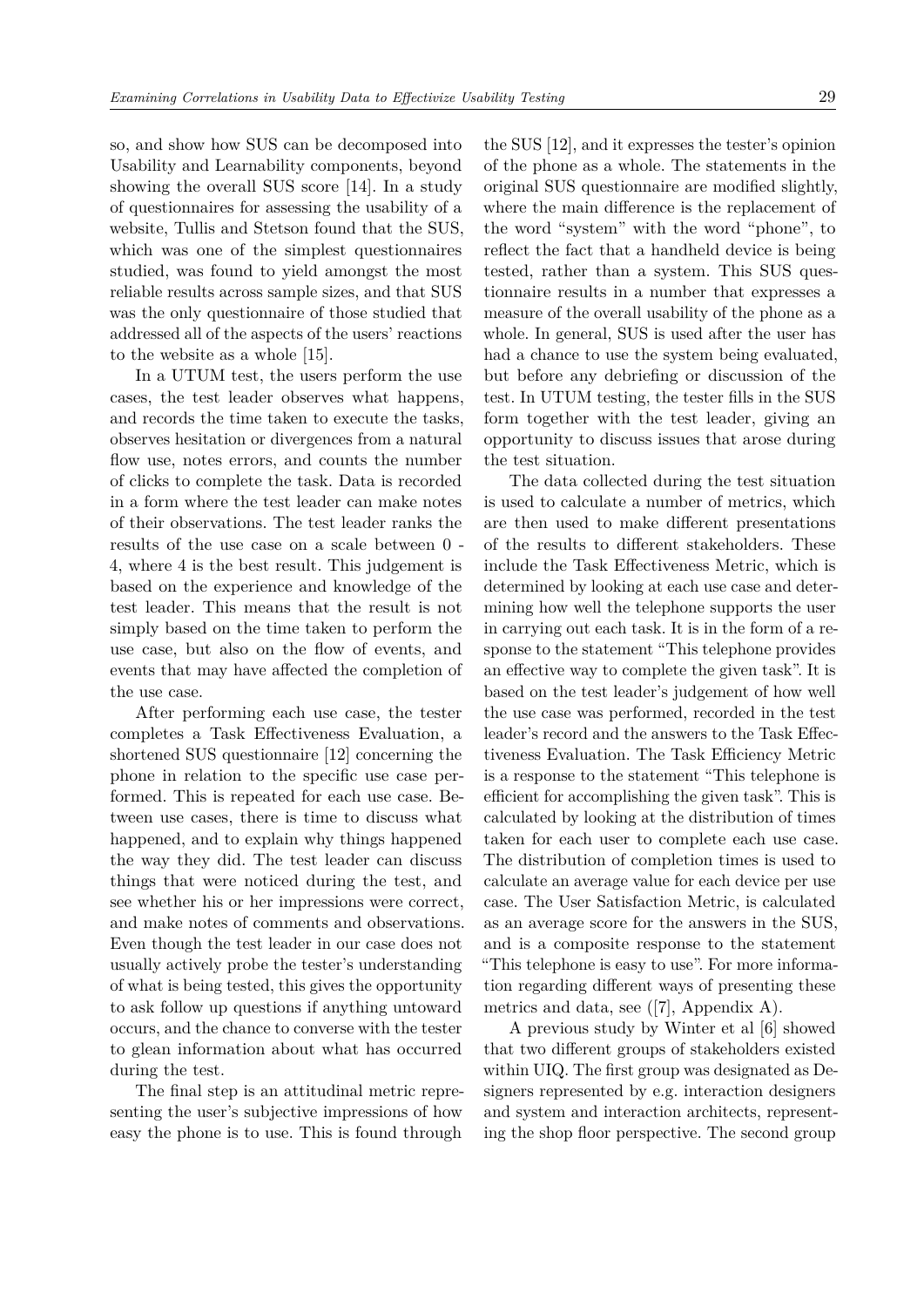was designated as Product Owners, including management, product planning, and marketing, representing the management perspective. These two groups were found to have different needs regarding the presentation of test results. These differences concerned the level of detail included in the presentation, the ease with which the information can be interpreted, and the presence of contextual information included in the presentation. Designers prioritised presentations that gave specific information about the device and its features, whilst Product Owners prioritised presentations that gave more overarching information about the product as a whole, and that were not dependent on including contextual information.

These results, and more information on UTUM in general, are presented in greater detail in [\[7\]](#page-12-4) (chapter 4 and Appendix A). A video demonstration of the test process (ca. 6 minutes) can be found on YouTube [\[16\]](#page-12-13).

#### **4. Research Method**

The cooperative research and development work that led to the development of UTUM has been based on an action research approach according to the research and method development methodology called Cooperative Method Development (CMD) (see e.g. [\[17\]](#page-12-14)). CMD is an approach to research that combines qualitative social science fieldwork, with problem-oriented method, technique and process improvement. CMD has as its starting point existing practice in industrial settings, and although it is motivated by an interest in use-oriented design and development of software, it is not specific for these methods, tools and processes.

This particular work is based on a case study [\[18\]](#page-12-15) and grounded theory [\[19\]](#page-12-16) approach. A case study is "an empirical enquiry that investigates a contemporary phenomenon within its real-life context, especially when the boundaries between phenomenon and context are not clearly evident"  $([18], p. 13)$  $([18], p. 13)$  $([18], p. 13)$ . The focus is on a particular case, taking the context into account, involving multiple methods of data collection; data can be both

qualitative and quantitative, but qualitative data are almost always collected ([\[13\]](#page-12-10) p. 178). Case studies have their basis in a desire to understand complex social phenomena, and are useful when "how" or "why" questions are being asked, and where the researcher has little control over events  $([18], p. 7)$  $([18], p. 7)$  $([18], p. 7)$ . A case study approach allows the retention of characteristics of real life events [\[18\]](#page-12-15).

The data in this case study has been analysed in a grounded theory approach. Grounded theory (GT) is both a strategy for performing research and a style of analysing the data that arises from the research ([\[13\]](#page-12-10), p. 191). It is a systematic but flexible research style that gives detailed descriptions for data analysis and generation of theory. It is applicable to a large variety of phenomena and is often interview-based and ([\[13\]](#page-12-10), p. 90) but other methods such as observation and document analysis can also be used  $([13], p. 191)$  $([13], p. 191)$  $([13], p. 191)$ . We have not attempted to work according to pure GT practice, and have applied a case study perspective, using ethnography [\[20\]](#page-12-17) and participatory design [\[11\]](#page-12-8).

## **5. Subjects and Context**

The data in this study were collected in tests performed by UIQ in Sweden and by a tester from a mobile phone manufacturer in England. The testing was performed in a situation where there are complex relationships between customers, clients, and end-users, and complexities of how and where results were to be used. The phones were a UIQ phone, a "Smart phone" of a competing brand, and a popular consumer phone. The use cases were decided by the English company, and were chosen from their 20 most important use cases for a certain mobile phone. The use cases were:

- UC1. Receive and answer an incoming call
- UC2. Save the incoming call as a new contact - "Joanne"
- UC3. Set an alarm for 8 o'clock tomorrow morning
- UC4. Read an incoming SMS and reply with "I'm fine"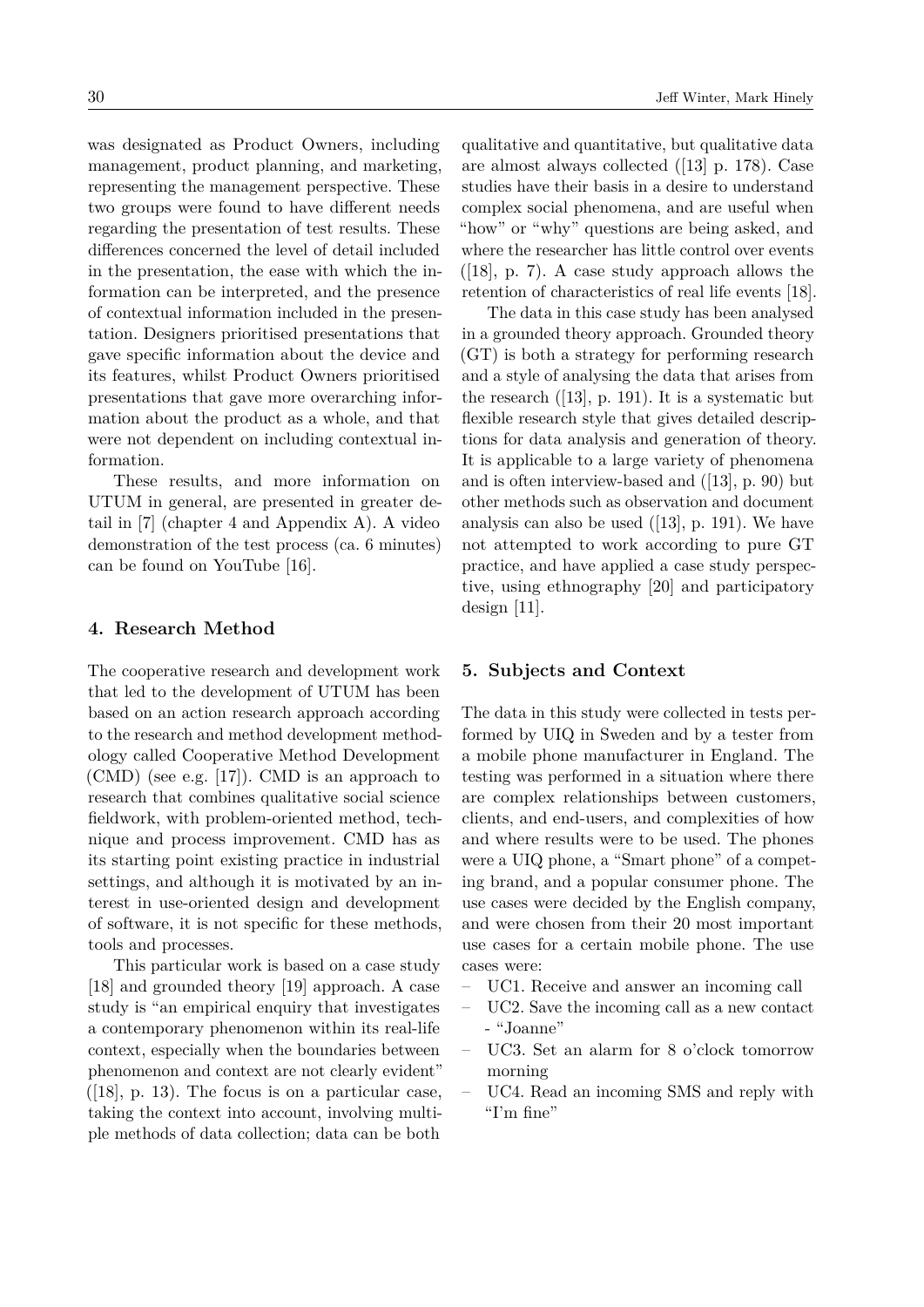- UC5. Make a phone call to Mårten (0708570XXX)
- UC6. Create a new SMS "Hi meet at 5" and send to Joanne (0708570XXX)

The test group consisted of 48 testers. The group consisted of 24 testers from Sweden, and 24 testers from England, split into 3 age groups: 17 - 24; 25 - 34; 35+. Each age group consisted of 8 females and 8 males. The size of the group was in order to get results from a wide range of testers to obtain general views, and to enable comparisons between age groups, cultures and genders. Normally, it was not deemed necessary to include so many testers, as small samples have been found to be sufficient to evaluate products. Dumas and Reddish [\[21\]](#page-12-18) for example, refer to previous studies that indicate in one case that almost half of all major usability problems were found with as few as three participants, and in a second case that a test with four to five participants detected 80% of usability problems, whilst ten participants detected 90% of all problems. This indicates that the inclusion of additional participants is less and less likely to contribute new information. The number of people to include in a test thus depends on how many user groups are needed to satisfy the test goals, the time and money allocated for the test, and the importance of being able to calculate statistical significance.

However, even though this can be seen from the point of view of the participating organisations as a large test, compared to their normal testing needs, where the data collected consisted of more than 10 000 data points, the testing was still found to be a process where results were produced quickly and efficiently. In this case, the intention of using a larger number of testers was to obtain a greater number of tests, to create a baseline for future validation of products, to identify and measure differences or similarities between two countries, and to identify issues with the most common use-cases. Testers were drawn from a database of mobile phone users who have expressed an interest in being testers, and who may or may not have been testers in previous projects.

# **6. Validity**

Regarding internal reliability, the data used in this study have been collected according to a specified testing plan that has been developed over a long period of time, and that has been used and found to be a useful tool in many design and development projects. The risk of participant error in data collection is small, as the test is monitored, and the data is verified by the test leader. The risk of participant bias is also small, as the testers are normal phone users, using a variety of different phones, and they gain no particular benefits from participating in the tests or from rating one device as being better than another. The fact that much of the data has been in the form of self evaluations completed by the testers themselves, and that the testing has been performed by specialized usability experts minimizes the risk of observer error. The risk of observer bias is dealt with by the presence of the two independent test leaders, allowing us to compute inter-observer agreements. The use of multiple methods of data collection, including self assessment, test leader observation and measurement, and the collection of qualitative data, allow us to base our findings on many types and ways of collecting data.

In regard to external validity, the fact that the testing has been performed in two different countries may be seen as a risk, but the two countries, Sweden and England, are culturally relatively close, which should mean that the results are comparable across the national boundaries. The tasks performed in the testing are standard tasks that are common to most types of mobile phones, and should therefore not affect the performance or results of the tests. The users are a cross section of phone users, and the results should thus be generalisable to the general population of phone users.

To ensure the statistical conclusion validity, we use statistical methods that are standard in the field, and use the SPSS software package PASW Statistics 18 for statistical analysis.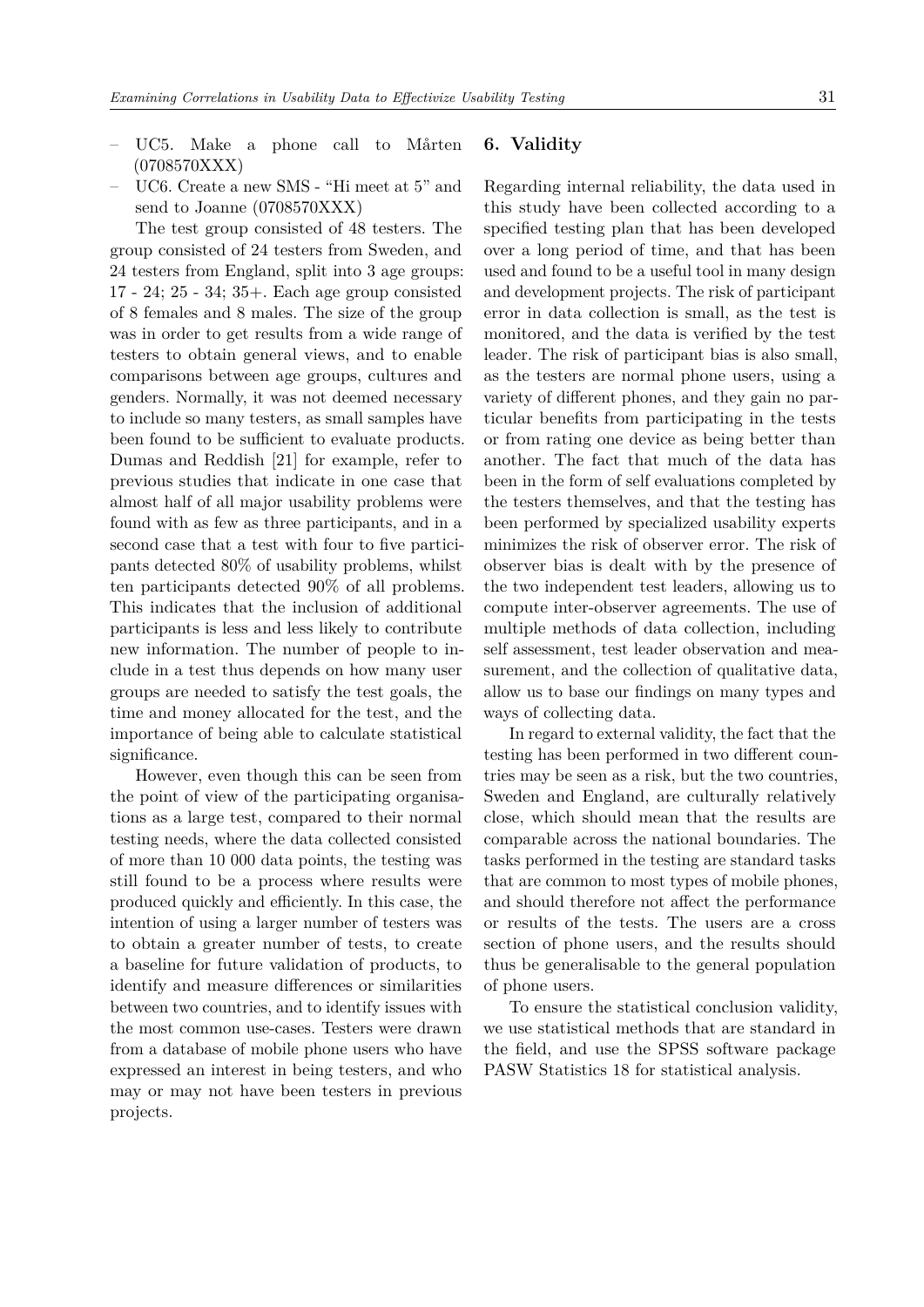# **7. Data Sets, Possible Correlations and Analysis Steps**

The test data has been split into three sets of data. This division is based on the metrics collected in the attitudinal questionnaires and the times recorded by the test leader during testing. These data sets concern satisfaction, effectiveness and efficiency, as called for by ISO 9241-11:1998 [\[1\]](#page-11-0). The sets of test data are:

**Set 1**: SUSuapp - Based on the System Usability Scale (SUS) [\[12\]](#page-12-9), which consists of 10, 5-scale Likert questions. The evaluation is a user appraisal of satisfaction, based on one evaluation per phone and tester. It is a summary of the use cases performed on the individual phones. It provides us with a total of 144 data points - 48 per phone (48 testers, 3 phones, 1 SUS per phone).

**Set 2**: TEEuapp - Based on a Task Effectiveness Evaluation (TEE), which consists of 6, 5-scale Likert questions. It is a user appraisal based on one evaluation per phone, use case and tester. The tester fills in this evaluation directly after completing each of the 6 use cases on each of the three phones. It provides us with a total of 864 data points - 144 per use case task (48 testers, 6 use cases, 3 phones).

**Set 3**: TIMEreal - This is used to represent efficiency, and is the time taken in seconds to complete a use case task. It is a test leader measurement based on one number per phone, use case and tester. The test leader measures the time for the tester to complete each of the use cases on each of the phones. This provides us with 864 data points- 144 per use case task (48 testers, 6 use cases, 3 phones).

As a complement to these data, we also make use of a spreadsheet, the Structured Data Summary (SDS) [\[22\]](#page-12-19) that is used to record qualitative data based on the progress of the testing. This contains some of the qualitative findings of the testing and the SDS shows issues that have been found, for each tester, and each device, for every use case. Comments made by the testers and observations made by the test leader are stored as comments in the SDS.

The first step in the data analysis is to investigate the strength of the correlations between the metrics for satisfaction, effectiveness and efficiency. The second step is to investigate if the distribution of time taken to perform use cases can provide a reliable indication of problematic use cases, and in which way this should be analyzed and shown. If this is successful, it should be possible to discover use cases that exhibit poor usability by looking at the shape of the distribution curve. The third step is to verify the fact that the distribution of time can be used to illustrate the fact that certain use cases exhibit poor usability. This can be done by comparing with the data recorded in the SDS for these use cases, to see if the test leader has noted problems that users experienced. If this is found to be the case, this indication could be used when testing devices, to identify the areas where test leader resources should be directed, thus allowing a more efficient use of testing resources.

**STEP 1**: Investigate the correlation between Satisfaction, Effectiveness and Efficiency. For each phone each tester completed a SUS-evaluation (SUSuapp). SUSuapp gives an appraisal score from 0-40. The correlation between the SUSuapp, and TEEuapp might be calculated using Pearson's correlation coefficient, Spearman rank correlation coefficient, or Kendall's rank correlation coefficient (Kendall's Tau). The most reasonable method could be Spearman or Kendall's tau, as these deal with data in the form of ranks or ordering of data, and do not assume normal distribution of the data, on which the Pearson coefficient is based. Spearman is preferred by some, as it is in effect a Pearson coefficient performed on ranks, but Kendall's Tau is usually preferred, as it deals with ties more consistently [\[13\]](#page-12-10)

The SUSuapp data is the result the 144 Likert appraisals, which could normally be assumed to exhibit a normal distribution. However, in some of the other data distributions, we have observed a positive skew that also suggests that Spearman may be a better choice. Also, the central concentration of the data causes many ties in ranks, which could make Kendall's Tau more appropriate.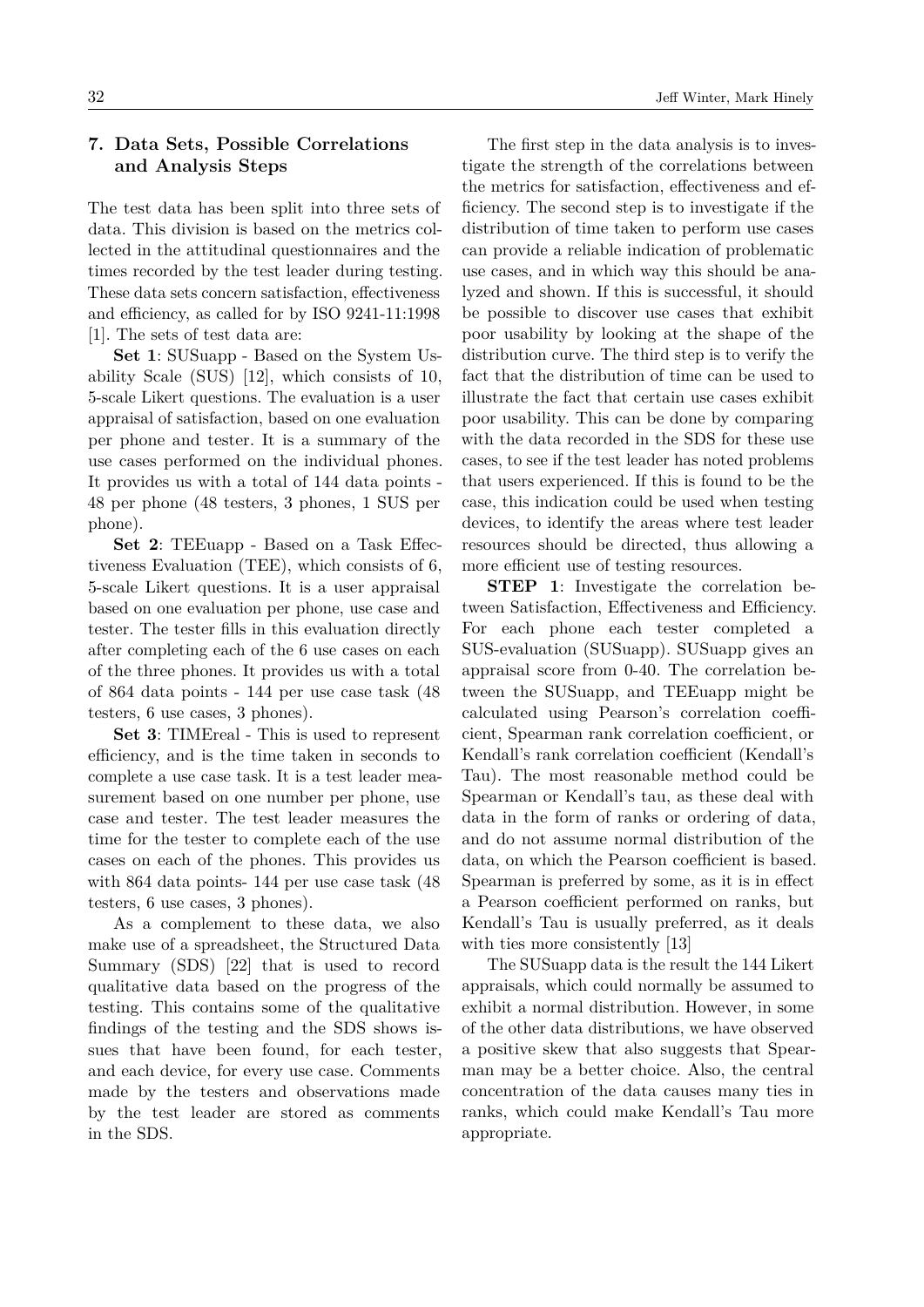The tests that include TIMEreal may be more difficult to deal with. Since the TIMEreal data is continuous, while the other data is of Likert-type, it may be difficult to see any linear relationships. However, the same tests should still be performed. The results of the analysis are found in Table 1.

The analysis shows only weak to moderate correlations between the different factors. This is particularly obvious regarding Kendall's tau, which as previously mentioned is probably the best indicator given the type of data involved here. This supports the findings of Frøkjær [\[2\]](#page-11-1), who state that all three factors must be measured to gain a complete picture of usability. It contradicts the results of Sauro et al [\[3\]](#page-11-2), who showed stronger correlations, although even Sauro et al state that it is important to measure all three factors, since each measure contains information not contained in the other measures.

These results do not support our conjecture that there is a sufficiently strong correlation between the 3 factors of usability that simply measuring one of them would give a reliable indication of the usability of a mobile phone.

**STEP 2**: Investigating if the distribution of time can provide a reliable indication of problematic use cases. We find that TIMEreal data, for time taken to complete a given use case, corresponds well with a Rayleigh distribution (Ray(2\*mean)) with a shape parameter that is twice the mean of the data. Data points that end up in the tail fall under a specific degree of probability of belonging to the  $\text{Ray}(2^*\text{mean})$ distribution. This means that the use cases with a "long tail" are those that the testers found to be troublesome (see Fig 1).

Figure 1 illustrates one use case. The right hand diagram is the seconds to complete the use case divided into ten evenly spaced frequency intervals. The diagram to the left is the Ray(2\*mean) probability distribution. For example, we see that 2 on the x-axis has a 28% chance belonging to the Rayleigh distribution, and that is where we have a frequency of 70+ data points. 6 on the x-axis has a less than 1% chance of belonging to the distribution and we see that 6 in our data is empty. This would mean that the points in our data set in ranges 7-10

are beyond all probability influenced by something more than the excepted random difference between different testers. Our interpretation is that these are the use cases where "something went wrong". This result suggests that it may be possible to discover use cases where users have problems, by examining the distribution of the time taken to perform the use case.

**STEP 3**: Verifying the "long tail" method of identifying troublesome use cases. Here we analyse which use cases the testers have experienced as exhibiting poor usability by analysing the distribution of time taken to complete the use case. This is cross tabulated with data from the SDS [\[22\]](#page-12-19), the spreadsheet containing some of the qualitative findings of the testing. The SDS shows issues that have been found, for each tester, and each device, for every use case. Comments made by the testers and observations made by the test leader are stored as comments in the spreadsheet.

Given the fact that the intention of this work is to find ways that simplify the discovery of problematic use cases, and the fact that the test is designed to be flexible and simple to perform and analyse, we attempted to find some simple heuristic that could help us differentiate between the use cases with high and low levels of problems. We ordered the use cases according to their coefficients of variation, which is the standard deviation divided by the mean time taken to perform the use case. This allows us to standardize the use cases, in order to give a basis for comparison.

This calculation gave us a spread between 0.481 and 1.074. To give a simple cut-off point between Lower and Higher problem use cases, we set a boundary where a coefficient of variation of 0.6 is regarded as High problem, thus dividing the set of use cases into two groups. We also use a simple heuristic to judge an acceptable level of problems when performing a use case. The test leader registers problems observed whilst performing the use case by a letter "y" in the SDS, with an explanatory comment. One tester may have experienced more than one problem, and all of these are noted separately, but we chose to count the number of individuals who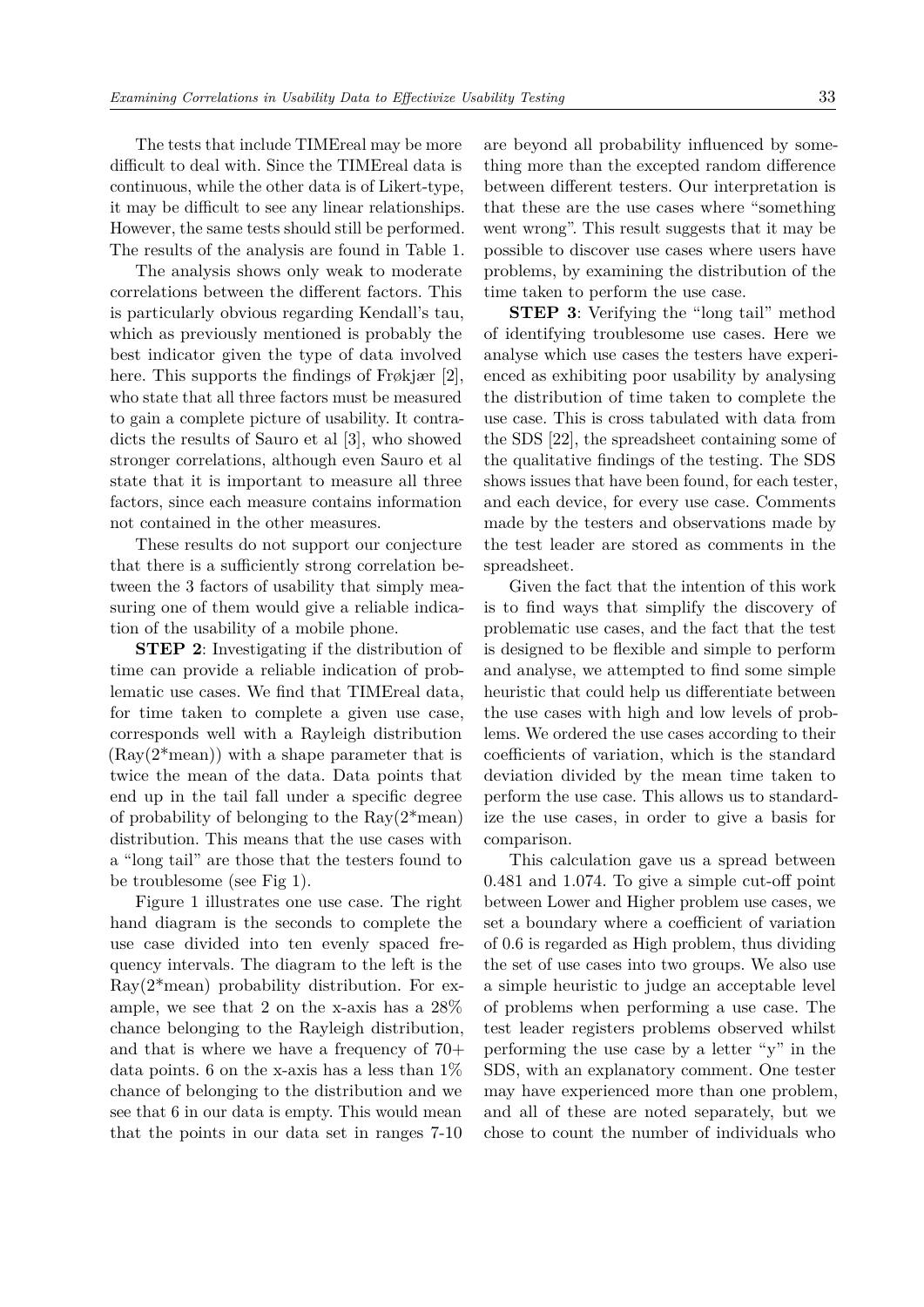|                                                           | Kendell's tau b          |                 | Spearman's rho |                 |             |              |  |  |
|-----------------------------------------------------------|--------------------------|-----------------|----------------|-----------------|-------------|--------------|--|--|
|                                                           | Correlation              | Sig.            | Correlation    | Sig.            | Pearson     | Sig.         |  |  |
|                                                           | coefficient              | $(2\tt-tailed)$ | Coefficient    | $(2\tt-tailed)$ | Correlation | $(2-tailed)$ |  |  |
| SUSuapp/                                                  | $0.599**$                | 0.000           | $0.758**$      | 0.000           | $0.710**$   | 0.000        |  |  |
| TEEuapp                                                   |                          |                 |                |                 |             |              |  |  |
| SUSuapp/                                                  | $-0.408^{\overline{**}}$ | 0.000           | $-0.573**$     | 0.000           | $-0.485**$  | 0.000        |  |  |
| TIMEreal                                                  |                          |                 |                |                 |             |              |  |  |
| TIMEreal/                                                 | $-0.490**$               | 0.000           | $-0.663**$     | 0.000           | $-0.595**$  | 0.000        |  |  |
| TEEuapp                                                   |                          |                 |                |                 |             |              |  |  |
| **Correlation is significant at the 0.01 level (2-tailed) |                          |                 |                |                 |             |              |  |  |

\*\*Correlation is significant at the 0.01 level (2-tailed)

Table 1. Correlations between elements of usability



Figure 1. Rayleigh distribution and spread of times to perform use case

had experienced problems, rather than the number of problems. The seriousness of the problems could range from minor to major. However, since the ambition was to find a simple heuristic, we have not performed any qualitative analysis of the severity of the problems, but have simply noted number of users who had problems. We refer to this as No\_USERS.

In this case, the cut-off point was set as being less that 33% of the total number of testers. We assume that use cases where more than 33% of users had some kind of problem are High problem, and worthy of further examination.

Table 2 illustrates the cases and their categorization as High or Low problem for Coefficient of variation and No\_USERS.

We performed Fisher's exact test on the set of data shown in Table 2. This test can be used in the analysis of contingency tables with a small sample. It is a statistical test that is used to

determine if there are non-random associations between two categorical variables. The results of performing Fisher's exact test are shown in Table 3.

Since the values given by Fisher's exact test are below 0.05 they can be regarded as significant, meaning that there is a statistically significant association between Coefficient of variation and No\_USERS as we have defined them.

As can be seen in table 3, all of the cases (5) where No USERS indicated a high rate of problems are discovered by the coefficient of variation being high. On the other hand, a high coefficient of variation also points to just as many cases that do not have a high rate of problems. However, the results still show that a number of use cases (8) can, with high probability, be excluded from the testing process, allowing for more efficient use of testing resources. Simply by calculating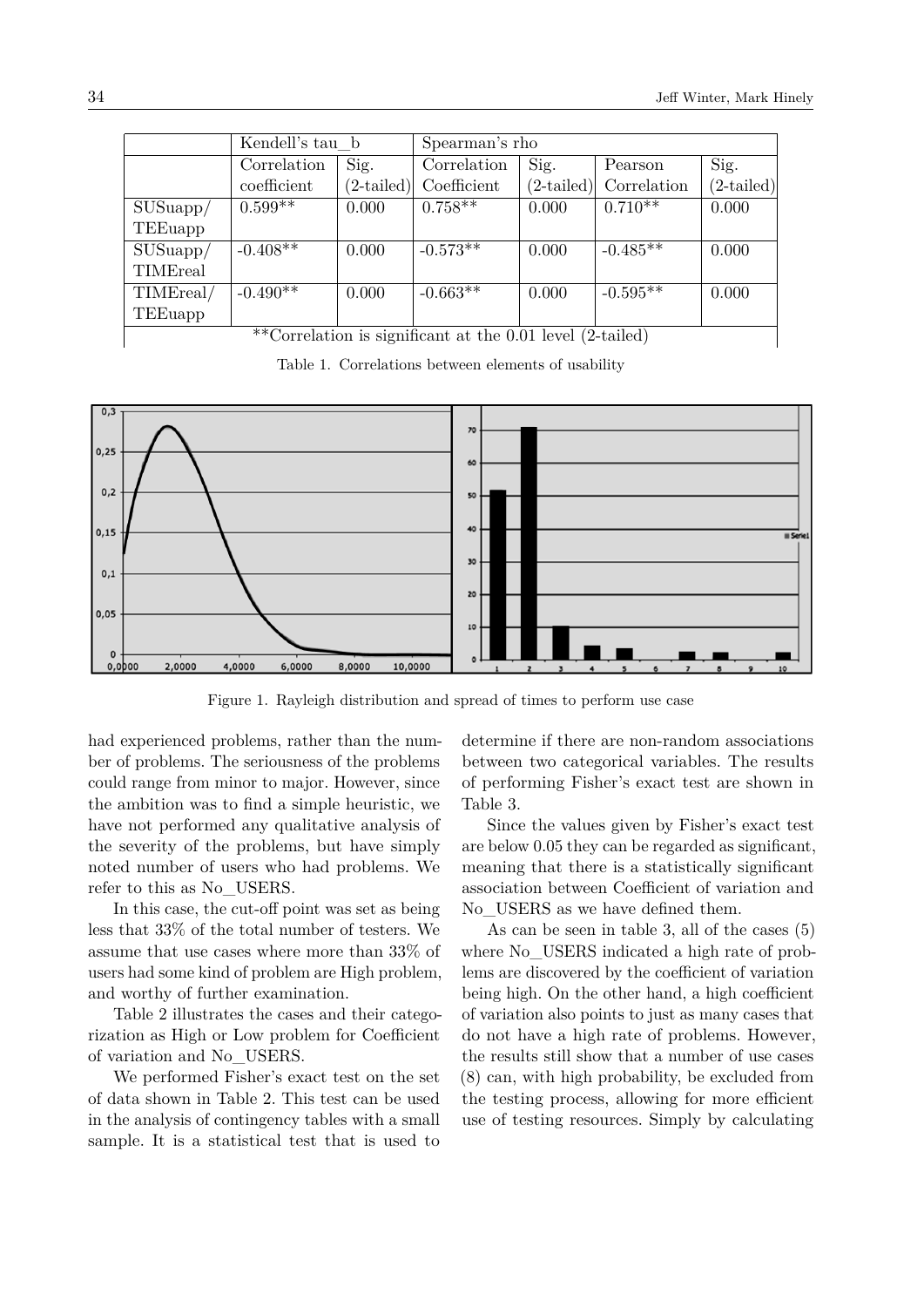| Case No.                 |   | $\mathcal{D}$ | 3 | 4  | 5  | 6  |    | 8  |   |  |
|--------------------------|---|---------------|---|----|----|----|----|----|---|--|
| Coefficient of variation | L |               | L |    | L  |    |    |    |   |  |
| Severity                 |   |               |   |    |    |    |    |    |   |  |
|                          |   |               |   |    |    |    |    |    |   |  |
| Case No.                 | 9 |               |   | 12 | 13 | 14 | 15 | 16 |   |  |
| Coefficient of variation | H |               | H | Н  | H  | Н  | Н  | Н  | Н |  |
| Severity                 | Н |               | H | Н  | Η  |    |    |    |   |  |

Table 2. Use cases and their categorization as High or Low problem

|                                          |             | No USERS                      |                      |       |  |
|------------------------------------------|-------------|-------------------------------|----------------------|-------|--|
|                                          |             | <b>High Problem</b>           | Low Problem          | Total |  |
| Coefficient of High Problem<br>variation |             | $-5$                          | 5                    | 10    |  |
|                                          | Low Problem | - ()                          | 8                    | 8     |  |
| Total                                    |             | 5                             | 13                   | 18    |  |
|                                          |             |                               |                      |       |  |
|                                          |             | Exact Sig. $(2\text{-sided})$ | Exact Sig. (1-sided) |       |  |
| Fisher's Exact Test                      |             | 0.036                         | 0.029                |       |  |

Table 3. Coefficient of variation \* No\_USERS & Fisher's exact test

the coefficient of variation, 8 of 18 cases could be excluded from more expensive testing.

To conclude, the SDS records the fact that the test leader observed that users experienced problems when performing use cases, and there is found to be an association between the use cases where a larger proportion of users experienced problems, and those use cases with a high coefficient of variation. This suggests that it is possible to identify potentially problematic use cases simply by measuring the time taken to perform use cases and analysing the distribution of those times.

This article is based on research that was performed previous to the cessation of activities in UIQ. The limited number of tests that were available to be included for analysis in this study, the fact that the testing as it was performed was not designed as an experiment with this purpose in mind, and that this is a post factum analysis mean that the results must be read with some caution. However, the results we have obtained from this analysis do indicate that this is an interesting area to study more closely.

This means that it may be possible to formulate a "time it and know" formula that can be tested in new trials. This could be used to give a "problem rating" to individual use cases that could categorize the degree of problems that the user experienced. It would allow a simple categorization of use cases without needing the presence of the test leader, simply by measuring the time taken to perform the use cases, in order to identify the areas where test leader resources should be directed, thus allowing a more efficient use of testing resources.

## **8. Discussion**

The aims of this study have been twofold: to examine the correlation between the different aspects of usability (Effectiveness, Efficiency and Satisfaction) to find whether there is one simple measurement that would express usability, and; to discover if it is possible to streamline the discovery of problematic use cases through a statistical analysis of task-completion time,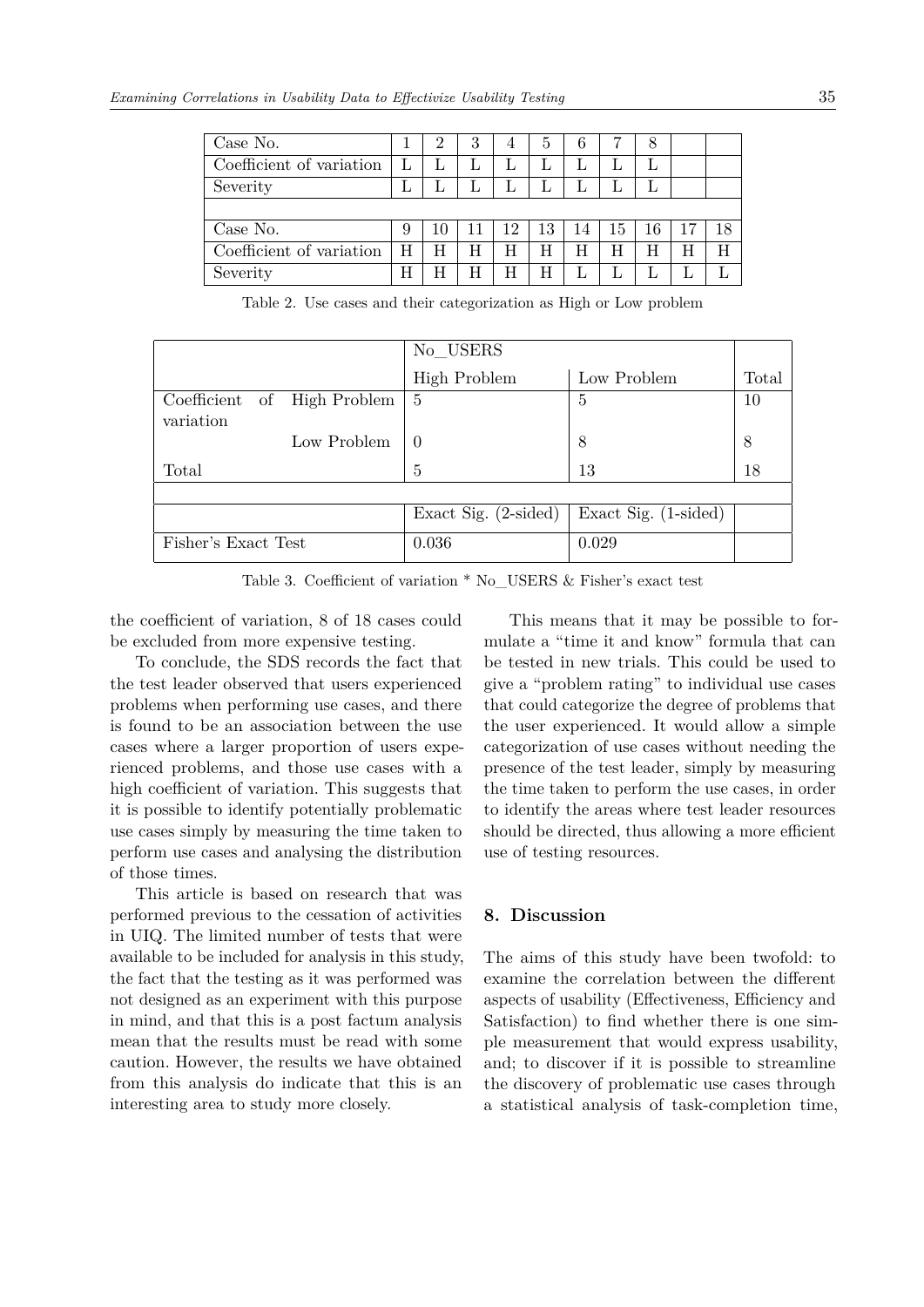which would allow scarce testing resources to be concentrated on problematic areas.

The analysis detailed above shows that, for the material collected in our study, the correlations between the factors of usability are not sufficiently strong to allow us to base usability evaluations on the basis of one single metric. This means that it is important that all three factors are measured and analysed, and as discussed previously, the test leader is an important figure in this process. This supports previous work that stresses the importance of measuring all of these aspects. This was stated to be the case even by those researchers who found stronger correlations between the different aspects measured.

However, we do find that it may be possible to discover potentially problematic use cases by analysing the distribution of use case completion times. This would mean that it is possible to collect data which indicate which use cases are most important to concentrate testing resources on. This could be done without without the presence of a test leader. Many companies involved in developing and producing mass-market products already have a large base of testers and customers who participate in different ways in evaluating features and product solutions. By distributing trial versions of software to different user groups, and by using an application in a mobile phone that measures use case completion time, and submits this data to the development company, it should be possible to collect data in a convenient manner. The development company could distribute instructions to users and testers, who could perform use cases based on these instructions, and the telephone itself could transmit data to the company, which could form the basis of the continued analysis and testing process. This data would be especially valuable since it could be based more on the use of the telephone in an actual use context, rather than in a test situation.

From an analysis of the distribution of completion times it is thus possible to gain indications of problem areas that need further attention. However, it is impossible to say, simply by looking at the completion times, what the problem may be. To discover this, and to develop

design suggestions and solutions, it is still necessary for the test leader to observe and analyse the performance of the use cases that are indicated as problematic.

Future work would be to test the findings made here, by performing further tests on a greater number of devices, and comparing the results with UTUM testing as it is normally performed. It is also possible to study cases where the statistics indicate that there are problems, and other devices where this was not apparent in the statistics, and compare the results. Further work would also be to test the heuristics used in our analysis, to find if there are more accurate ways of distinguishing between low and high problem use cases.

#### **9. Acknowledgements**

This work was partly funded by The Knowledge Foundation in Sweden under a research grant for the software development project "Blekinge – Engineering Software Qualities", [www.bth.se/besq.](http://www.bth.se/besq) We would like to thank Associate Professor Claes Jogréus for reading our work and giving advice regarding statistical methods, and all of our partners from UIQ Technology AB, for their help and cooperation.

#### **References**

- <span id="page-11-0"></span>[1] *ISO 9241-11 (1998): Ergonomic Requirements for Office Work with Visual Display Terminals (VDTs) - Part 11: Guidance on Usability*, International Organization for Standardization Std., 1998.
- <span id="page-11-1"></span>[2] E. Frøkjaer, M. Hertzum, and K. Hornbæk, "Measuring usability: Are effectiveness, efficiency, and satisfaction really correlated?" in *Conference on Human Factors in Computing Systems*, vol. Proceedings of the SIGCHI conference on Human factors in computing systems. The Hague, Netherlands: ACM Press, 2000, pp. 345–352.
- <span id="page-11-2"></span>[3] J. Sauro and E. Kindlund, "A method to standardize usability metrics into a single score," in *CHI 2005*, ser. Proceedings of the SIGCHI conference on Human factors in computing systems. Portland, Oregon, USA: ACM Press, 2005, pp. 401–409.